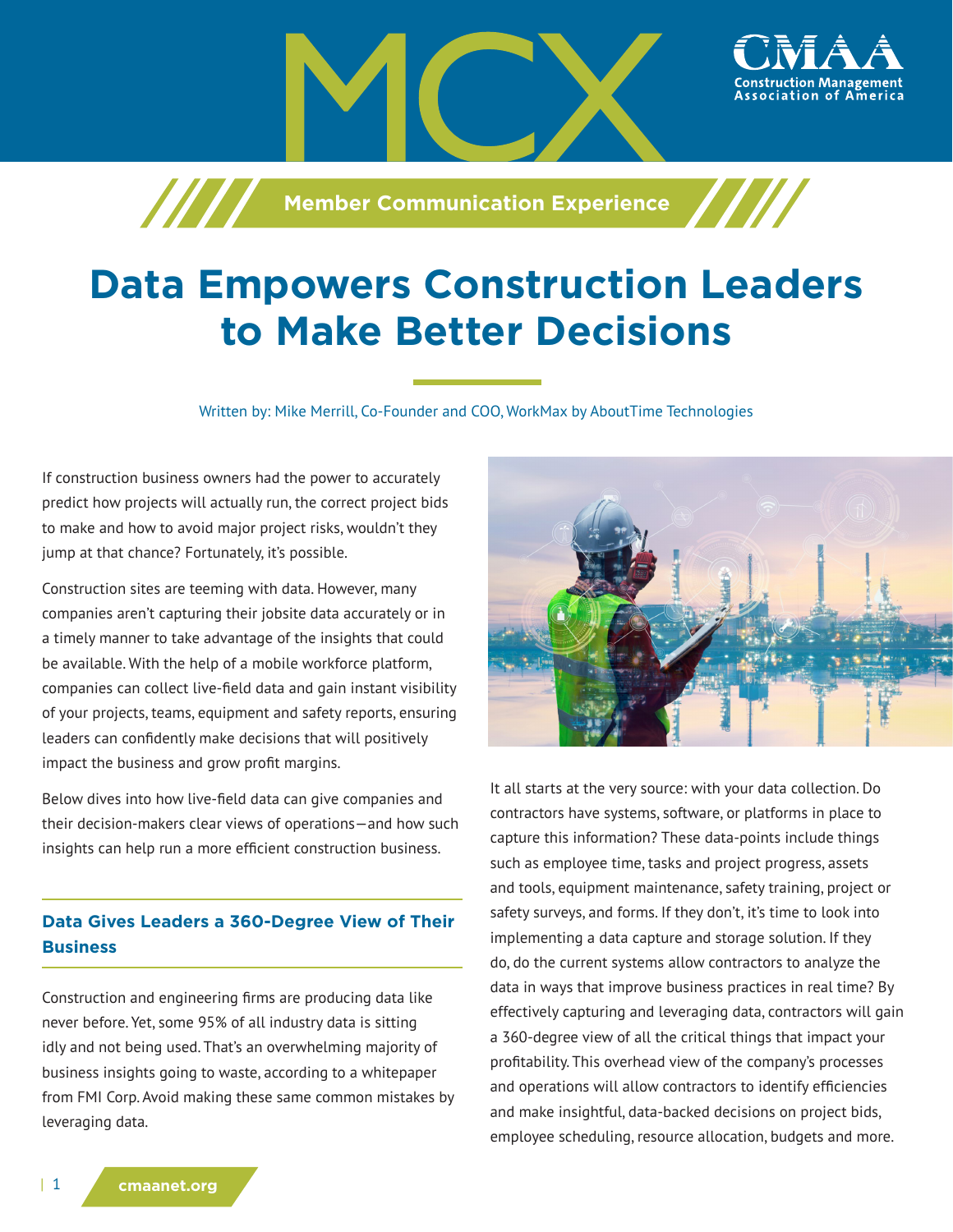### **Data Removes Guesswork from the Bidding Equation**

Knowing how to accurately bid construction jobs can mean success or bankruptcy for a company. There's a delicate balance that comes into play with each project bid. On one end, cost and qualifications matter to potential clients. On the other hand, profits matter to the company. So, how can contractors submit accurate bids that keep client and company interests in mind? It all comes down to leveraging historical project data.

The more data contractors collect on its projects, employee productivity, and costs, the greater understanding it will have of how it are performing today versus your historical performance on past projects. Leveraging this historical data, contractors can build models to accurately predict and bid future jobs, ultimately leading to securing more work and growing profit margins.

## **Data Mitigates Risks and Uncertainties Across Projects**

 When a company is gathering its data, it's critical to make it actionable. Remember: Nothing lives in isolation. Collected data can help leaders identify trends, inefficiencies, and correlations on the jobsite to help contractors make quick adjustments and better prepare for the future.

For example, when X happens, what will the likely result be? What can be expected to happen next? What did the contractor do when Y happened in the past? Using live-field data and predictive analytics will give a clearer view into what happened in the past and what to expect in the future meaning contractors will be able to improve the way they prepare for and mitigate risks, and act quickly when those inevitable uncertainties do arise.

Contractors can take advantage of knowing how they handled weather changes in the past to better prepare for future forecast delays. They can track equipment usage and maintenance to prevent unnecessary breakdowns and better coordinate upkeep around project needs and worker availability.

Construction leaders don't want to leave anything that they could control to chance.

Take the guesswork out of business operations by capturing and using live field data to gain valuable insights into the organization. With a mobile workforce platform, companies can collect accurate data on projects, labor, equipment usage and more. This data—collected in real time—will give company leadership a bird's-eye view with unique insights of business processes and operations, helping predict outcomes, mitigate risks and make wiser, more informed decisions.  $\mathcal{L}$